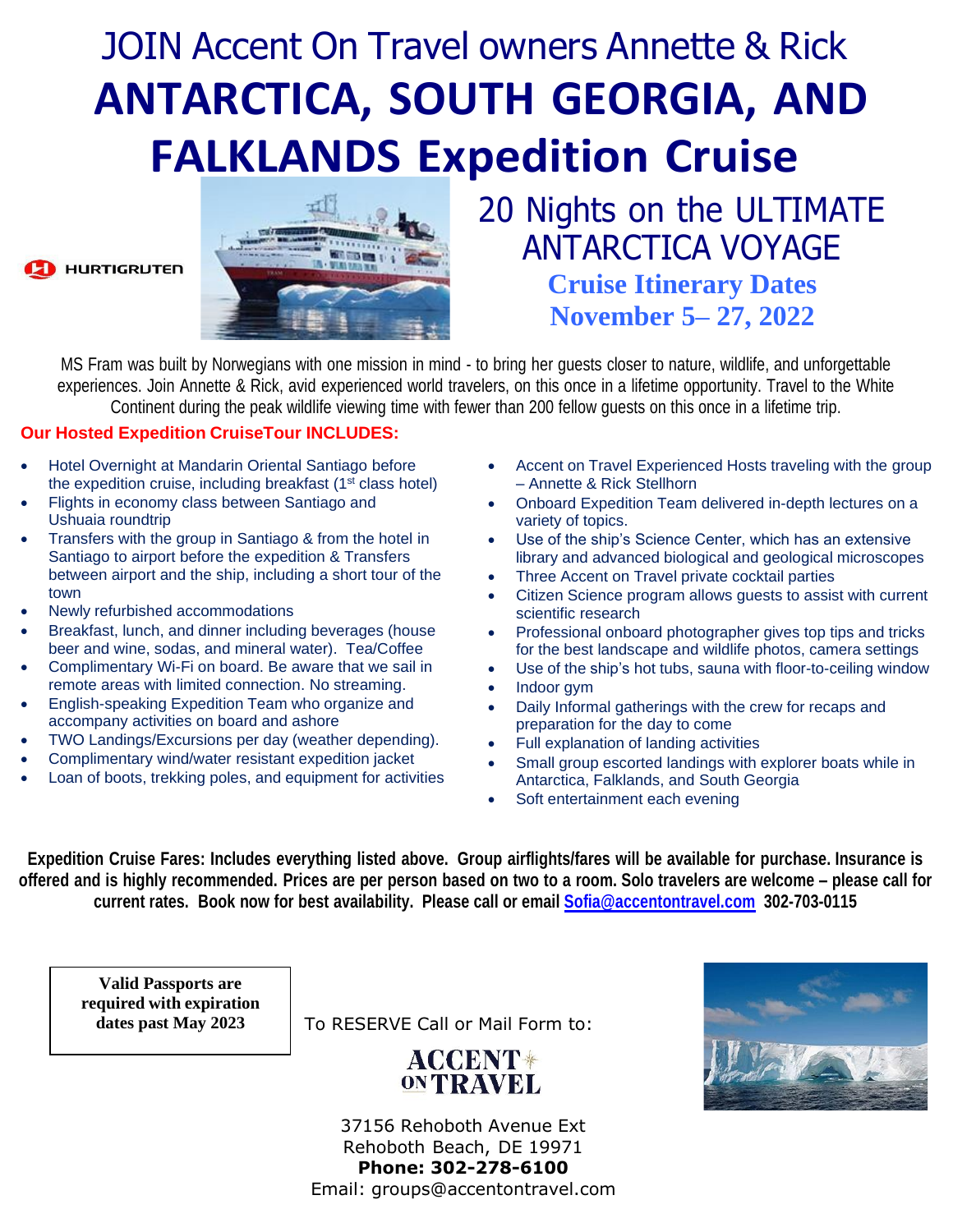

| <b>Nov 05</b> | <b>SAT</b>  | Santiago de Chile         |
|---------------|-------------|---------------------------|
| Nov 06        | <b>SUN</b>  | <b>Cruise Starts</b>      |
|               |             | (Embarkation)             |
| <b>Nov 06</b> | SUN         | Punta Arenas              |
| <b>Nov 07</b> | <b>MON</b>  | <b>Strait of Magellan</b> |
| <b>Nov 08</b> | TUE         | <b>Falkland Islands</b>   |
| Nov 09        | WED         | <b>Falkland Islands</b>   |
| Nov 10        | <b>THUR</b> | <b>Falkland Islands</b>   |
| <b>Nov 11</b> | FRI         | At Sea                    |
| <b>Nov 12</b> | <b>SAT</b>  | At Sea                    |
| <b>Nov 13</b> | <b>SUN</b>  | South Georgia             |
| <b>Nov 14</b> | <b>MON</b>  | South Georgia             |
| <b>Nov 15</b> | <b>TUES</b> | South Georgia             |
| <b>Nov 16</b> | WED         | South Georgia             |
| <b>Nov 17</b> | <b>THUR</b> | South Georgia             |
| <b>Nov 18</b> | FRI         | At Sea                    |
| <b>Nov 19</b> | <b>SAT</b>  | Antarctica                |
| <b>Nov 20</b> | SUN         | Antarctica                |
| <b>Nov 21</b> | <b>MON</b>  | Antarctica                |
| <b>Nov 22</b> | TUE         | Antarctica                |
| <b>Nov 23</b> | WED         | Antarctica                |
| <b>Nov 24</b> | <b>THUR</b> | At Sea                    |
| <b>Nov 25</b> | FRI         | At Sea                    |
| <b>Nov 26</b> | <b>SAT</b>  | At Sea                    |
| <b>Nov 27</b> | SUN         | Punta Arenas              |
| <b>Nov 27</b> | SUN         | Debarkation-              |
|               |             | Santiago de Chile         |

**THE FALKLANDS ISLANDS** are teeming with wonders of wildlife and nature, and offer fantastically clear blue skies, seamless horizons, vast open spaces and stunning white beaches. Here the sheep graze alongside immense colonies of albatross and rockhopper, king and macaroni penguins, while predatory striated caracaras patrol overhead and upland geese forage at the water's edge. In the Falklands, penguins waddle close to take a look at us, then continue on their way, giving you some great photo opportunities!

**SOUTH GEORGIA** On this specific expedition, you will get even more time to explore the unique beauty and wildlife of South Georgia. The rich history of exploration and whaling lends a great backdrop to its rugged scenery with glaciers and bustling wildlife. It is known as the Serengeti of the Southern Ocean and is a favored place for wildlife photographers. South Georgia's unique position inside the Antarctic ecosystem – yet outside the limit of the yearly sea ice – makes it home to tens of millions of breeding penguins, seals and seabirds. We plan to visit Fortuna Bay and some of South Georgia's abandoned whaling stations. During our stay here, you will see elephant seals lounge on the sand, fur seal pups race in and out of the water, albatross soar overhead, and king penguins in the thousands. Another highlight is exploring Gold Harbour. Enjoy the sight of hanging glaciers and cliffs, the lagoons and a large king penguin colony. You will also see a whaling museum, the Norwegian seaman's church, and the tiny graveyard where we can pay our respects to the great Antarctic explorer Sir Ernest Shackleton. South Georgia also offers some good hiking options, and one of our favorites is walking the last part of the route that Shackleton took on his brave journey across the island's rugged mountains to find help for the 22 men left on the isolated Elephant Island.

**ANTARCTICA** is different from anything else you will ever experience! Once we have crossed the Antarctic Convergence, you will start feeling the air getting crisper and colder. You will begin to see Antarctic penguins in the water, and don't forget to be on the lookout for the first iceberg. Among the highlights we might visit during our days in Antarctica is Deception Island, one of the South Shetlands; a distinctive ring-shaped volcanic caldera. This is one of the few places in Antarctica where we can take our backpacks and hike. Being on an active volcano in Antarctica is hardly an everyday experience! Other places we might visit are Half Moon Island, considered a jewel of diversity in the polar landscape, Hanna Point with its diversity of wildlife, and the large Adélie colony at Paulet Island. It can be difficult to navigate through the 48-kilometre Antarctic Sound due to ice, but it offers the most impressive manifestations of icebergs that we will see on this expedition. On Brown Bluff, Adélie and chinstrap penguins, kelp gulls and cape petrels nest below spectacular cliffs that rise 745 m out of the sea. The stony beach is suitable for shore landings outside of nesting season. We might sail through the narrow Errera Channel, to and from Cuverville, and see the icebergs that have become trapped and grounded in the nearby shallows. Danco Island lies peacefully amongst the icebergs in the Errera Channel, just a few hundred yards from the Antarctic mainland, and is a breeding site for Gentoo penguins. Come ashore and explore with us, go kayaking to see the ice up close or take a trip on one of our small boats. Port Lockroy is a British station from the Second World War that was turned into a museum in 1996. It is one of the most popular sites in Antarctica and offers a peek into life on an Antarctic base in the 1950s. Pleneau is situated just south of the Lemaire Channel and is a beautiful landing site, with many stranded icebergs in the bay area. When opportunities arise we will launch our kayaks, pitch tents ashore and take you on unforgettable hikes to explore the most beautiful, untouched places on the planet.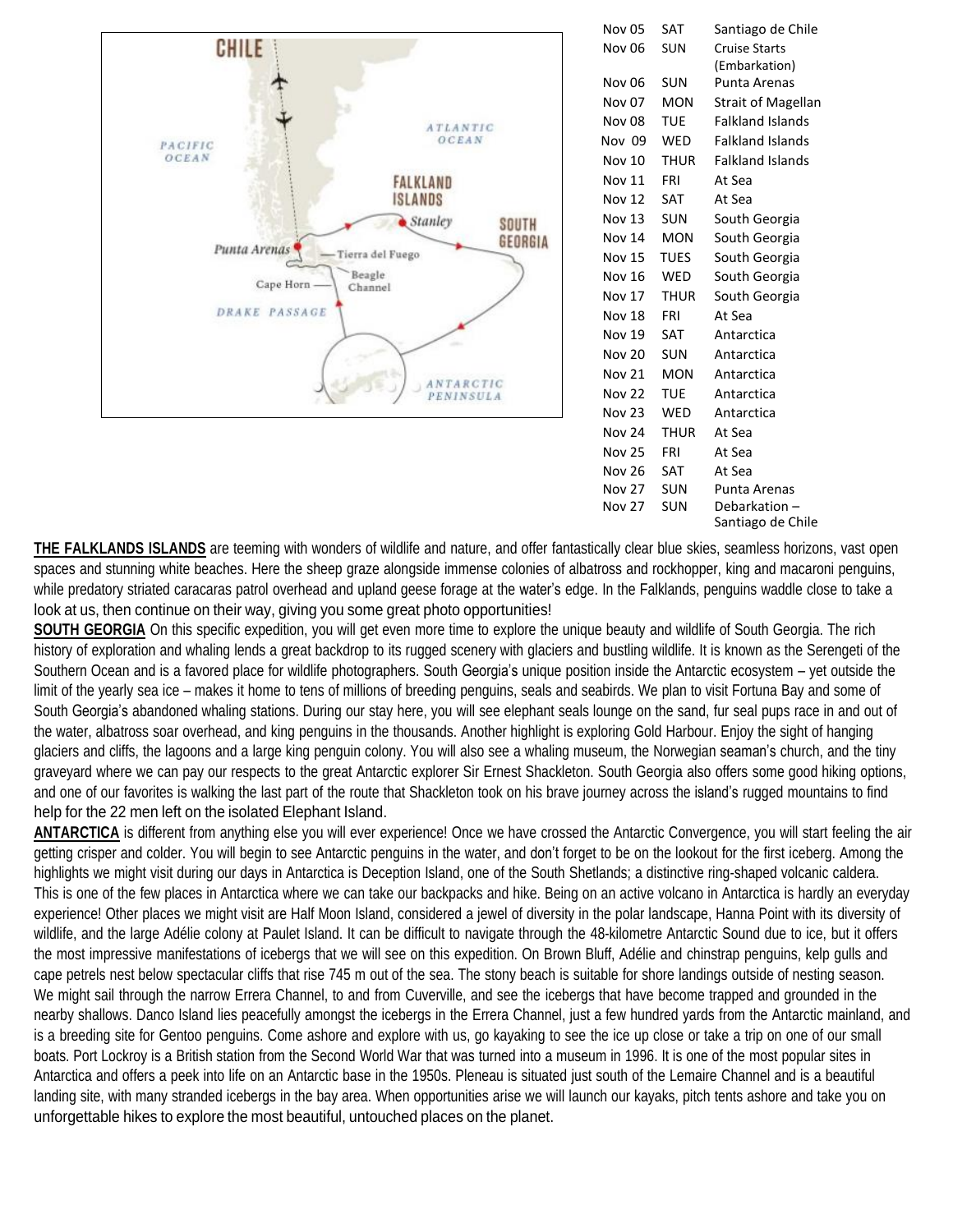

37156 Rehoboth Avenue Ext Rehoboth Beach, DE 19971

Please complete the front and back of this form or the link provided by email to complete your registration and include the required deposit amount. Please make checks payable to: Accent on Travel OR complete the credit card information below.

| Mr/Mrs/Ms(1)<br>(Exact NAME as it appears or will appear on your PASSPORT)                                                                                                                                                                                                                                                                                                                                                                                                                      |  | (Date of Birth)                                                            | (Nickname) |  |
|-------------------------------------------------------------------------------------------------------------------------------------------------------------------------------------------------------------------------------------------------------------------------------------------------------------------------------------------------------------------------------------------------------------------------------------------------------------------------------------------------|--|----------------------------------------------------------------------------|------------|--|
| Address: Address: Address: Address: Address: Address: Address: Address: Address: Address: Address: A                                                                                                                                                                                                                                                                                                                                                                                            |  |                                                                            |            |  |
|                                                                                                                                                                                                                                                                                                                                                                                                                                                                                                 |  |                                                                            |            |  |
| Preferred Phone: 2 <sup>nd</sup> Phone: 2 <sup>nd</sup> Phone: 2 <sup>nd</sup> Phone: 2 <sup>nd</sup> Phone: 2 <sup>nd</sup> Phone: 2 <sup>nd</sup> Phone: 2 <sup>nd</sup> Phone: 2 <sup>nd</sup> Phone: 2 <sup>nd</sup> Phone: 2 <sup>nd</sup> Phone: 2 <sup>nd</sup> Phone: 2 <sup>nd</sup> Phone: 2 <sup>nd</sup> Phone: 2 <sup>nd</sup> Phone: 2014                                                                                                                                         |  |                                                                            |            |  |
| Email Address for travel information: The state of the state of the state of the state of the state of the state of the state of the state of the state of the state of the state of the state of the state of the state of th                                                                                                                                                                                                                                                                  |  |                                                                            |            |  |
|                                                                                                                                                                                                                                                                                                                                                                                                                                                                                                 |  |                                                                            |            |  |
|                                                                                                                                                                                                                                                                                                                                                                                                                                                                                                 |  |                                                                            |            |  |
|                                                                                                                                                                                                                                                                                                                                                                                                                                                                                                 |  |                                                                            |            |  |
|                                                                                                                                                                                                                                                                                                                                                                                                                                                                                                 |  |                                                                            |            |  |
| ◻<br>I AM A SINGLE TRAVELER AND AWARE OF A SINGLE SUPPLEMENT.                                                                                                                                                                                                                                                                                                                                                                                                                                   |  |                                                                            |            |  |
|                                                                                                                                                                                                                                                                                                                                                                                                                                                                                                 |  |                                                                            |            |  |
|                                                                                                                                                                                                                                                                                                                                                                                                                                                                                                 |  |                                                                            |            |  |
|                                                                                                                                                                                                                                                                                                                                                                                                                                                                                                 |  |                                                                            |            |  |
|                                                                                                                                                                                                                                                                                                                                                                                                                                                                                                 |  |                                                                            |            |  |
|                                                                                                                                                                                                                                                                                                                                                                                                                                                                                                 |  | (Exact NAME as it appears or will appear on your PASSPORT) (Date of Birth) | (Nickname) |  |
|                                                                                                                                                                                                                                                                                                                                                                                                                                                                                                 |  |                                                                            |            |  |
|                                                                                                                                                                                                                                                                                                                                                                                                                                                                                                 |  |                                                                            |            |  |
| OR, Name of roommate if paying with a different form of payment: __________________________________<br>2 <sup>nd</sup> Person in room- Mr/Mrs/Ms:<br><b>Address IF Different than above:</b><br>City: City: City: City: City: City: City: City: City: City: City: City: City: City: City: City: City: City: City: City: City: City: City: City: City: City: City: City: City: City: City: City: City: City: City: City: City:<br>Preferred Phone: 2 <sup>nd</sup> Phone: 2 <sup>nd</sup> Phone: |  |                                                                            |            |  |
|                                                                                                                                                                                                                                                                                                                                                                                                                                                                                                 |  |                                                                            |            |  |
|                                                                                                                                                                                                                                                                                                                                                                                                                                                                                                 |  |                                                                            |            |  |
|                                                                                                                                                                                                                                                                                                                                                                                                                                                                                                 |  |                                                                            |            |  |
|                                                                                                                                                                                                                                                                                                                                                                                                                                                                                                 |  |                                                                            |            |  |
|                                                                                                                                                                                                                                                                                                                                                                                                                                                                                                 |  |                                                                            |            |  |
| $Occasion: \Box Birthday$ $\Box$ Anniversary $\Box$ Other $\Box$                                                                                                                                                                                                                                                                                                                                                                                                                                |  |                                                                            |            |  |

#### **CANCELLATIONS ATER FINAL PAYMENT CARRY UP TO 100% PENALTIES. (See back of this page for required signature for registration and terms/conditions of this vacation purchase) Passports valid through May, 2022 are required for travel. No VISAS are required at this time.**

**5/5/2020**